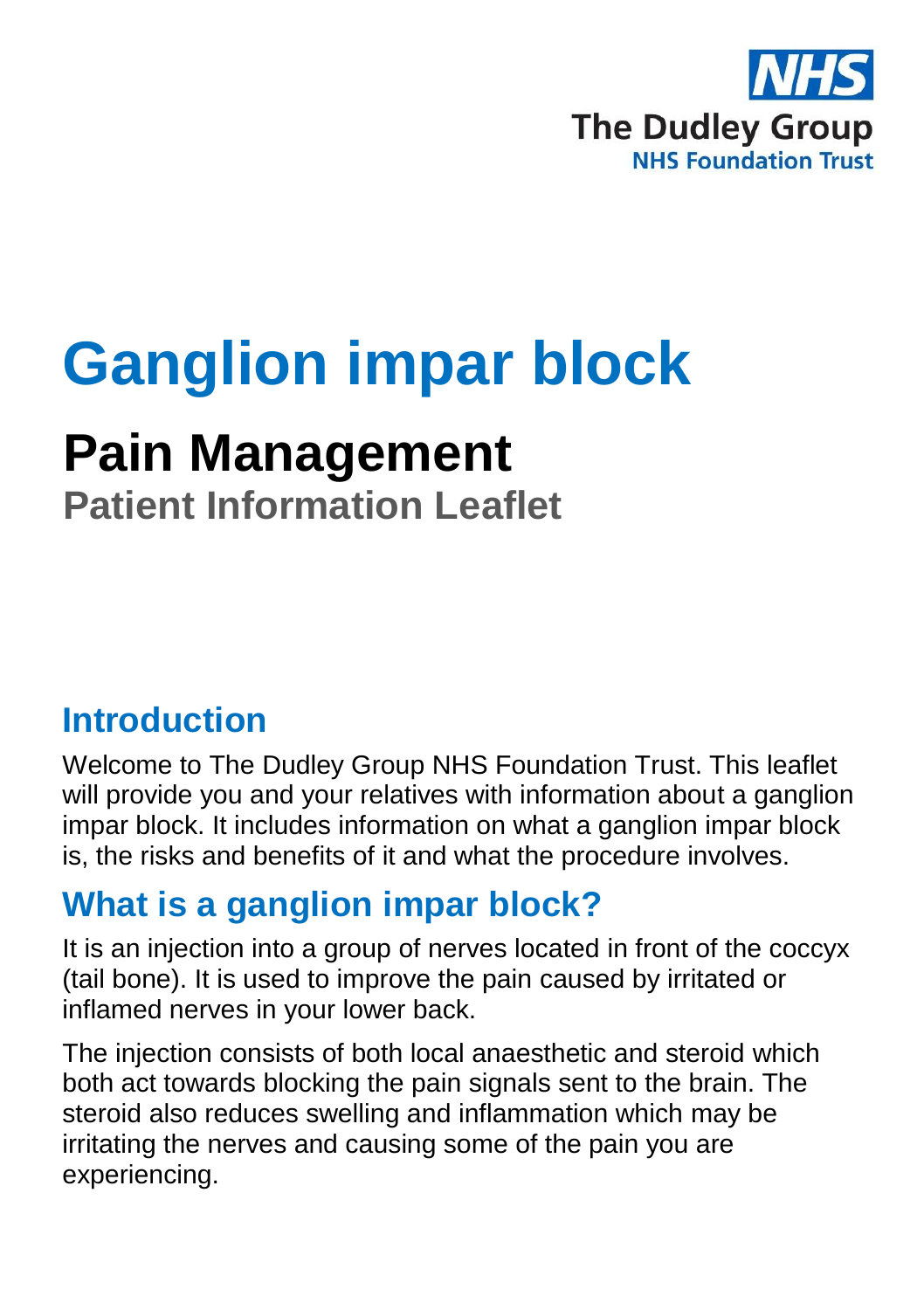### **What are the benefits?**

The local anaesthetic numbs the nerves in the short term. The steroid reduces inflammation which can often provide long term pain relief. Initially for the first few days, you may experience a worsening of your pain but after this you should notice the pain relief.

The injection can relieve the pain for a few weeks or months and any recurring pain may not be as severe as before, but everyone experiences the effects in a different way.

Steroids have been used for decades for their beneficial effects. Although steroids are not licensed for this specific procedure, their use is endorsed by the British Pain Society. The steroids we use act locally and so minimise any side effects.

### **What are the risks and complications?**

Overall, steroid injections are very safe and serious side effects or complications are rare. However, like all injection procedures there are some risks:

#### **Common risks**

- Bruise at the site of injection.
- An increase in your pain this should only last a few days.

#### **Rare risks**

- Bleeding.
- **•** Infection
- A prolonged increase in pain after the procedure.
- Anaphylaxis severe allergic reaction to drugs.
- Damage to surrounding area, such as the rectum.
- Nerve injury, either temporary or permanent.

If you experience any of these rare risks, please contact the Pain Management Helpline on 01384 244735, your GP or in an emergency dial 999.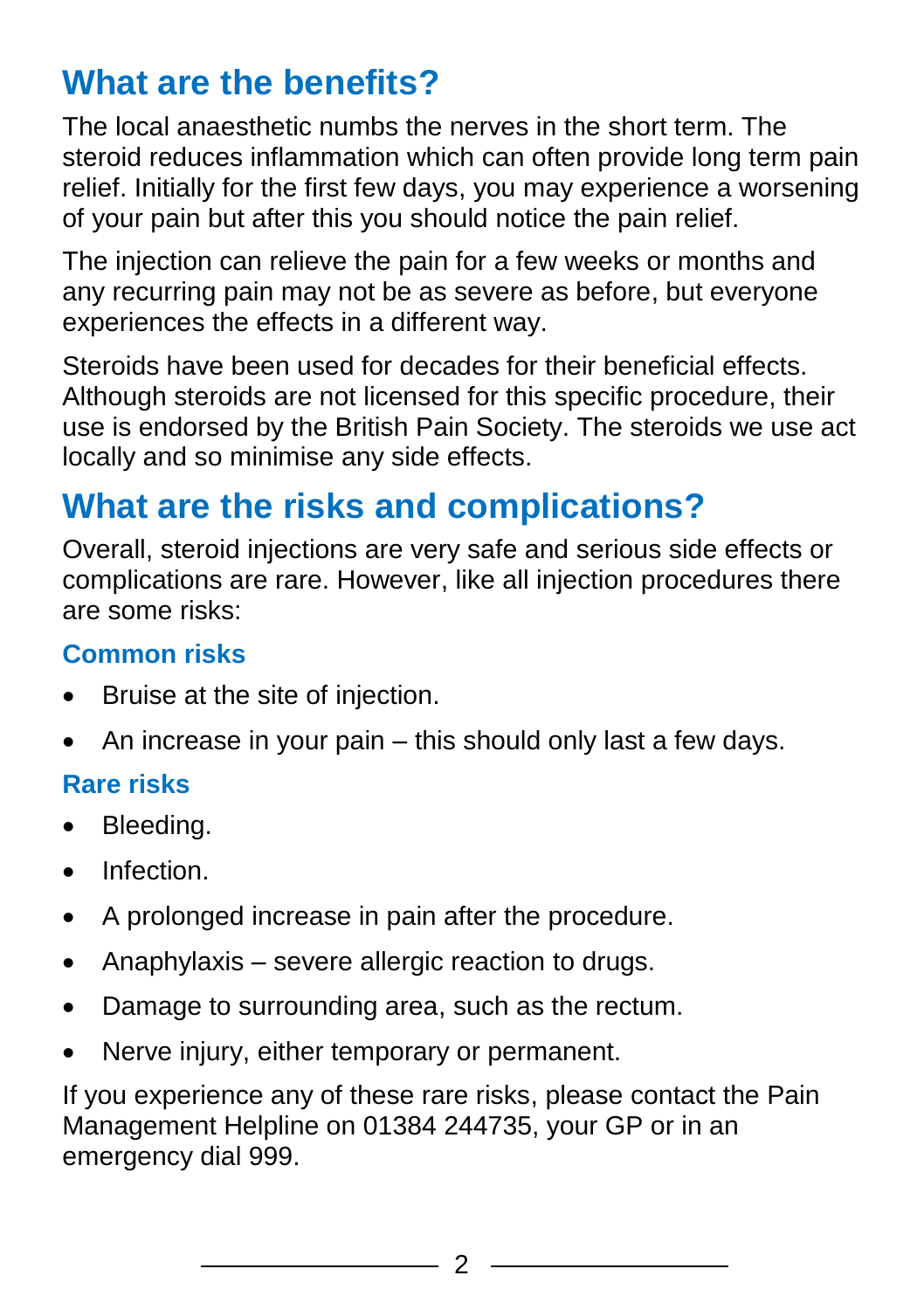#### **Steroid-related issues**

Compared to regular steroid use, the steroid injection used for pain procedures is associated with minimal side effects, however:

- If you have diabetes you may experience a slight rise in blood sugar for up to two weeks so you should monitor your blood sugar very carefully. Contact your GP or diabetic nurse if you have any problems.
- If you have heart failure you may experience increased shortness of breath due to salt and water retention. Contact your GP or nurse if you have any problems.

#### **X-ray precautions:**

 The procedure uses X-rays and these use a small amount of radiation which may add slightly to the normal risk of cancer.

#### **Female patients – you must tell us if you are or might be pregnant. If you are not sure, we will offer you a pregnancy test.**

### **What alternatives are there?**

You do not have to have a ganglion impar block injection and your consultant will discuss alternative treatments with you appropriate to your condition. If you prefer, you can continue to take painkilling medication without having any other treatment.

### **How do I need to prepare for the procedure?**

- You should not eat for six hours before the procedure but you can drink clear fluids up until two hours before procedure. Clear fluids means water or diluted squash and not drinks such as fruit juices, tea, coffee or milk.
- **The exception to this information is if you have diabetes. If so, please eat and drink as normal and take your diabetes medication/insulin.**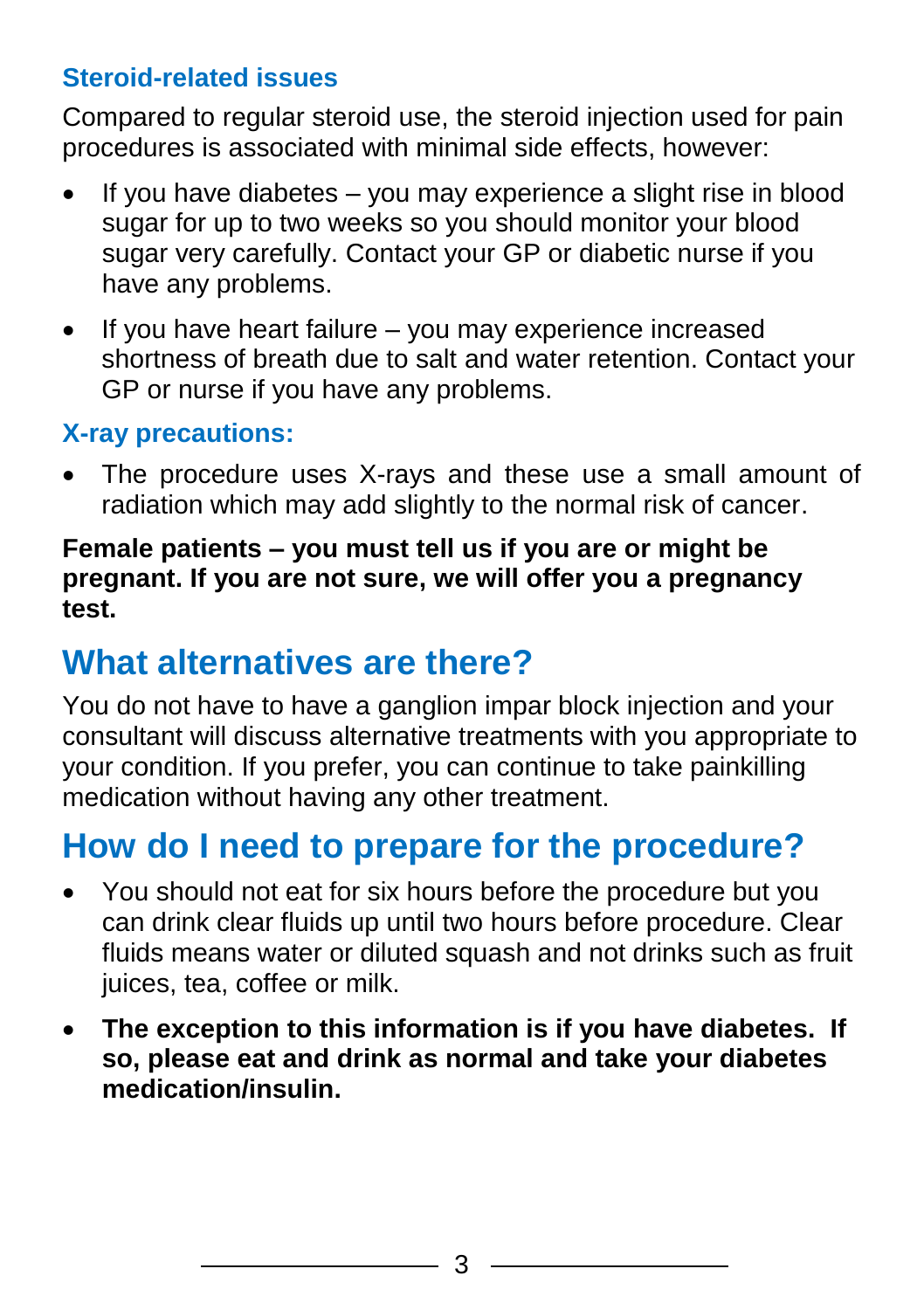- Your treatment will be at Russells Hall Hospital or Corbett Outpatient Centre as an outpatient in the Day Surgery Unit (either a morning or an afternoon appointment). This will be confirmed at your clinic appointment.
- You will be at the appointment for between two to four hours.
- You will need to arrange for someone to drive you home afterwards.
- Please arrange to have someone with you overnight.
- Please note that if you have sedation during the procedure:
	- o You should not drive or operate machinery for 24 hours afterwards.
	- o You may not be able to co-operate during the procedure.
	- o You may not remember information given to you afterwards by your doctor. Your memory may be affected for up to 24 hours after the procedure.
	- o The effect of the sedation may be prolonged by other drugs you are taking.

### **What do I do about medication?**

- You should take all your regular medications **except blood thinning medication** such as clopidogrel, warfarin, dipyridamole, rivaroxaban. We will give you instructions about what to do about these drugs when we give you your appointment for the injection.
- **Please bring a repeat prescription document with you if you are taking any regular medications.**

### **What does the procedure involve?**

#### **Before the procedure**

 A doctor will discuss the procedure with you and ask you to sign a consent form.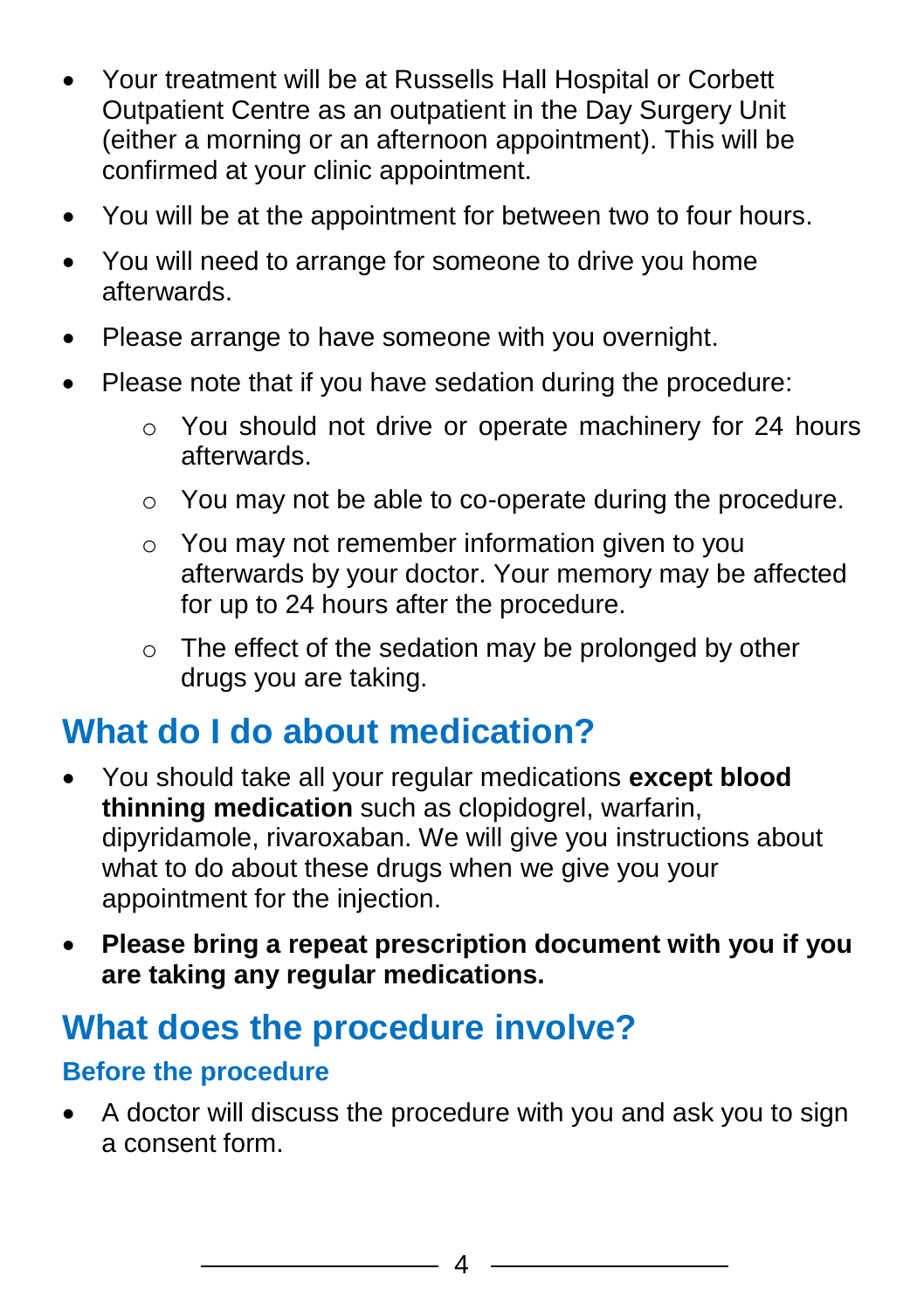#### **During the procedure (duration 20 to 25 minutes)**

- This is carried out in theatre while you are awake.
- You may be offered sedation (through an injection into the back of your hand) to help you to relax.
- You will lie on your stomach with a pillow under your pelvis.
- We will clean your back (bottom of spine) with an antiseptic solution which may feel cold. We will then place sterile sheets around the area for injection.
- We will inject a local anaesthetic into your back to numb the area.
- An X-ray will be used to ensure proper positioning and we may also use an ultrasound for guidance.
- We will inject the site with local anaesthetic and a steroid. You may feel some pressure and pushing whilst this procedure is being carried out but you should have no pain. If you do feel any discomfort, please tell a member of the theatre team.
- Once completed, we will place a plaster over the injection site and take you the recovery area.

#### **After the procedure**

- In the recovery area, we will observe you for 30 minutes as you might feel little a drowsy and sleepy.
- We will offer you some light refreshments and after this you can go home.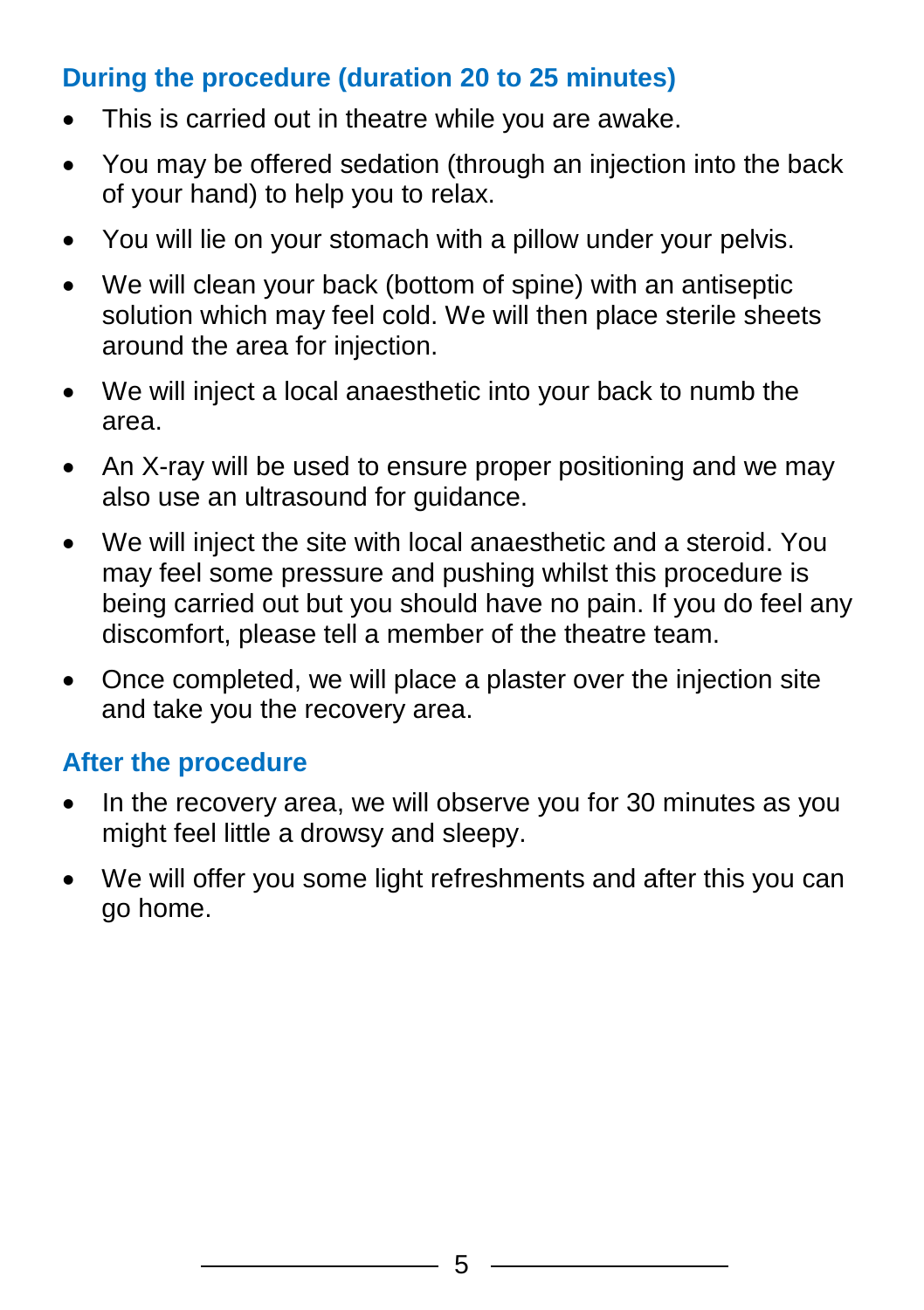### **What do I need to do when I get home?**

When you get home, please continue to take any regular medication. It may be necessary for you to take painkillers for a day or two. You might need someone at home to help you but you do not have to stay in bed. You can remove the plaster the next day.

You should gradually increase your level of activity. However, **do not** take up new exercises until your muscles have had time to adapt. Build up by your exercise levels by increasing your physical activity (for example, walking, swimming, housework) gradually every few days. The eventual aim is to get back to a level of activity that is normal for you.

By gradually increasing your physical activity, you will allow your back muscles to regain some of their lost strength and help them support your spine. If you do not strengthen your back muscles, any benefit from the injections will be very short term, as the injection is not a cure in itself, it just relieves pain.

### **What happens after having the injection?**

Some patients will experience immediate pain relief. However, it usually takes 24 to 72 hours for the effects of the steroid medication to take effect and it may be up to one week before the maximum benefits are felt. Very often more than one injection is necessary to achieve a good level of pain relief.

Some patients will experience mild pain from the procedure that will ease in a very short amount of time. On rare occasions, patients have experienced a prolonged increase in pain after the procedure.

How you respond to the injection will be monitored by you on a pain monitoring chart which we will give you to take home. Your further treatment plans will be based on this.